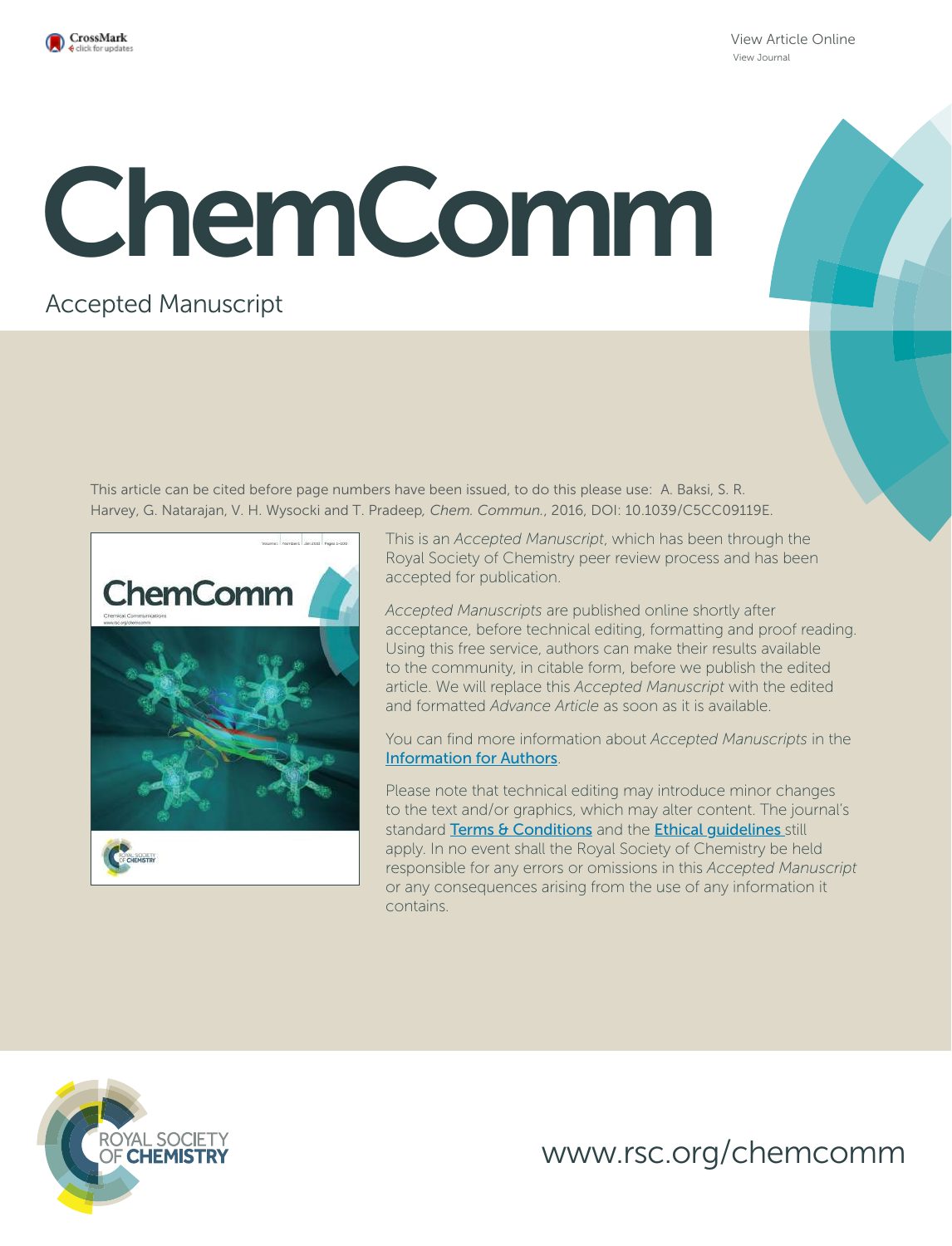Published on 28 January 2016. Downloaded by Universitaet Osnabrueck on 04/02/2016 18:10:54.

Published on 28 January 2016. Downloaded by Universitaet Osnabrueck on 04/02/2016 18:10:54

**Possible Isomers in Ligand Protected Ag11 Cluster Ions Identified by Ion Mobility Mass Spectrometry and Fragmented by Surface** 

View Article Online DOI: 10.1039/C5CC09119E



**COMMUNICATION** 



Received 00th January 20xx, Accepted 00th January 20xx DOI: 10.1039/x0xx00000x

**www.rsc.org/ Ananya Baksi,***a†* **Sophie R. Harvey,***b, c†* **Ganapati Natarajan,***<sup>a</sup>* **Vicki H. Wysocki,***b\** **and Thalappil Pradeep***a\** 

**This communication reports the identification of gas phase isomers in monolayer-protected silver clusters. Two different isomers of Ag11(SG)<sup>7</sup> - (SG-gulathione thiolate) with different drift times have been detected by combined electrospray ionization (ESI) and ion mobility (IM) mass spectrometry (MS). Surface induced dissociation (SID) of the 3- charge state of such clusters shows charge stripping to give the 1- charged ion with some sodium attachment, in addition to fragmentation. SID and collision induced dissociation (CID) for Ag11(SG)<sup>7</sup> - suggest different pathways being accessed with each method. SID was introduced first time for the study of monolayer protected clusters.** 

**Induced Dissociation** 

Atomically precise monolayer protected clusters (MPCs) of gold and silver belong to a fascinating area of research due to their unique optoelectronic properties and wide range of applications in materials, electronics, catalysis and biology $^{[1-3]}$ . Several clusters have been synthesized and many of them have been crystallized including  $Au_{25}$ (SR) $_{18}^{[4,5]}$ , Au<sub>30</sub>S(SR) $_{18}^{[6]}$ ,  ${\sf Au}_{36}({\sf SR})_{24}^{[7]}$ ,  ${\sf Au}_{38}({\sf SR})_{24}^{[8]}$ ,  ${\sf Au}_{68}({\sf SR})_{32}^{[9]}$  and  ${\sf Au}_{102}({\sf SR})_{44}^{[10]}$ . Some of the silver clusters have also been crystallized including  $[Ag_{14}(SR)_{12}(PPh_3)_{8}]$  $[Ag_{16}(DPPE)_{4}(SR)_{14}]^{[12]},$  $[Ag_{32}(DPPE)_{5} (SCR)_{24}]$ (DPPE: 1,2-Bis(diphenylphosphino)ethane),  $Ag_{44}(SR)_{30}^{[13, 14]}$  and most recently,  $Ag_{25}(SR)_{18}^{[15]}$  (SR correspond to various thiolate ligands). Crystal structures of some of the alloy clusters consisting of Au/Ag<sup>[13, 16]</sup> and Au/Cu<sup>[17]</sup> have also been solved. While some of the clusters could be crystallized, there are several others which were identified by optical spectroscopy and mass spectrometry (MS) along with structural insights from theoretical calculations, mainly density functional theory

† † A. B. and S. R. H. have contributed equally.

(DFT)  $^{[18-35]}$ . Only a few clusters are known to show well defined mass spectrometric signatures namely,  $Ag_9(MSA)_7^{[18]}$ ,  $\mathsf{Ag}_{11}(\mathsf{SG})_7^{[36]}, \quad \mathsf{Ag}_{15}(\mathsf{SG})_{11}^{[37]}, \quad \mathsf{Ag}_{31}(\mathsf{SG})_{19}^{[37]}, \quad \mathsf{Ag}_{32}(\mathsf{SG})_{19}^{[27]},$  $\mathsf{Ag}_{44}(\mathsf{SR})_{30}^{[19]}$ ,  $\mathsf{Ag}_{75}(\mathsf{SG})_{40}^{[38]}$ , etc., where SG refers to the thiolate form of glutathione. Some of the clusters have been well characterized by electrospray ionization (ESI) MS and their fragmentation patterns have been studied using collision induced dissociation (CID).  $Au_{25}(SR)_{18}$  is one of the most widely and systematically studied systems from both experimental and theoretical points of view<sup>[5, 28, 34, 39-41]</sup>. The crystal structure reveals the presence of an  $Au_{13}$  core and 6  $Au_{2}(SR)_{3}$  staple motifs $[4, 5]$ . Fragmentation from the core as well as the staple has been identified by an ESI MS/MS study by Angle *et al. [39]* In another theoretical study, Liu *et al.* have identified the stepwise fragmentation of the stable motifs as the most favourable fragmentation pathway for  $Au_{25}$ (SR) $_{18}^{[42]}$ . These researchers have shown different isomeric structures of the core which can be responsible for fragmentation and catalytic properties of the clusters.

Due to the core as well as ligand orientation, MPCs can have isomeric forms. However, no isomeric structures have been reported to date for ions in the gas phase. In this context, ion mobility-mass spectrometry (IM-MS) which can separate ions based not only on their mass and charge but also on their size and shape, known as their rotationally averaged collision cross section (CCS) has great potential. Different conformations can be separated by this process based on differences in their CCS, as evident from several studies on proteins and other biomolecules $^{[43\text{-}45]}$ . There are a few reports on the use of IM-MS on monolayer protected Au clusters and nanoparticles.<sup>[46-</sup>  $50$ ] For example, Au<sub>25</sub>(SR)<sub>18</sub> cluster fragments were identified by ion mobility.<sup>[39]</sup> Symmetric drift time distribution of these clusters suggested the presence of only one structure or interconverting isomers<sup>[39]</sup>. There is no report on monolayer protected silver clusters which were separated by IM-MS.

Here, we report the first observation of the presence of ligand induced isomers of  $Ag_{11}(SG)_{7}$  by ESIIM-MS where two isomers can be distinguished by their different drift times. We also introduce surface induced dissociation (SID) as a method of

*a.* DST Unit of Nanoscience (DST UNS), and Thematic Unit of Excellence (TUE), Department of Chemistry, Indian Institute of Technology Madras, Chennai - 600 036, India. Fax: +91-44-2257 0509/0545; Tel: +91-44-2257 4208; E-mail: pradeep@iitm.ac.in

*b.*Department of Chemistry and Biochemistry, The Ohio State University, Columbus, Ohio, USA,

 $c$  School of Chemistry, Manchester Institute of Biotechnology, University of Manchester, Manchester, M1 7DN, UK.

Electronic Supplementary Information (ESI) available:. See DOI: 10.1039/x0xx00000x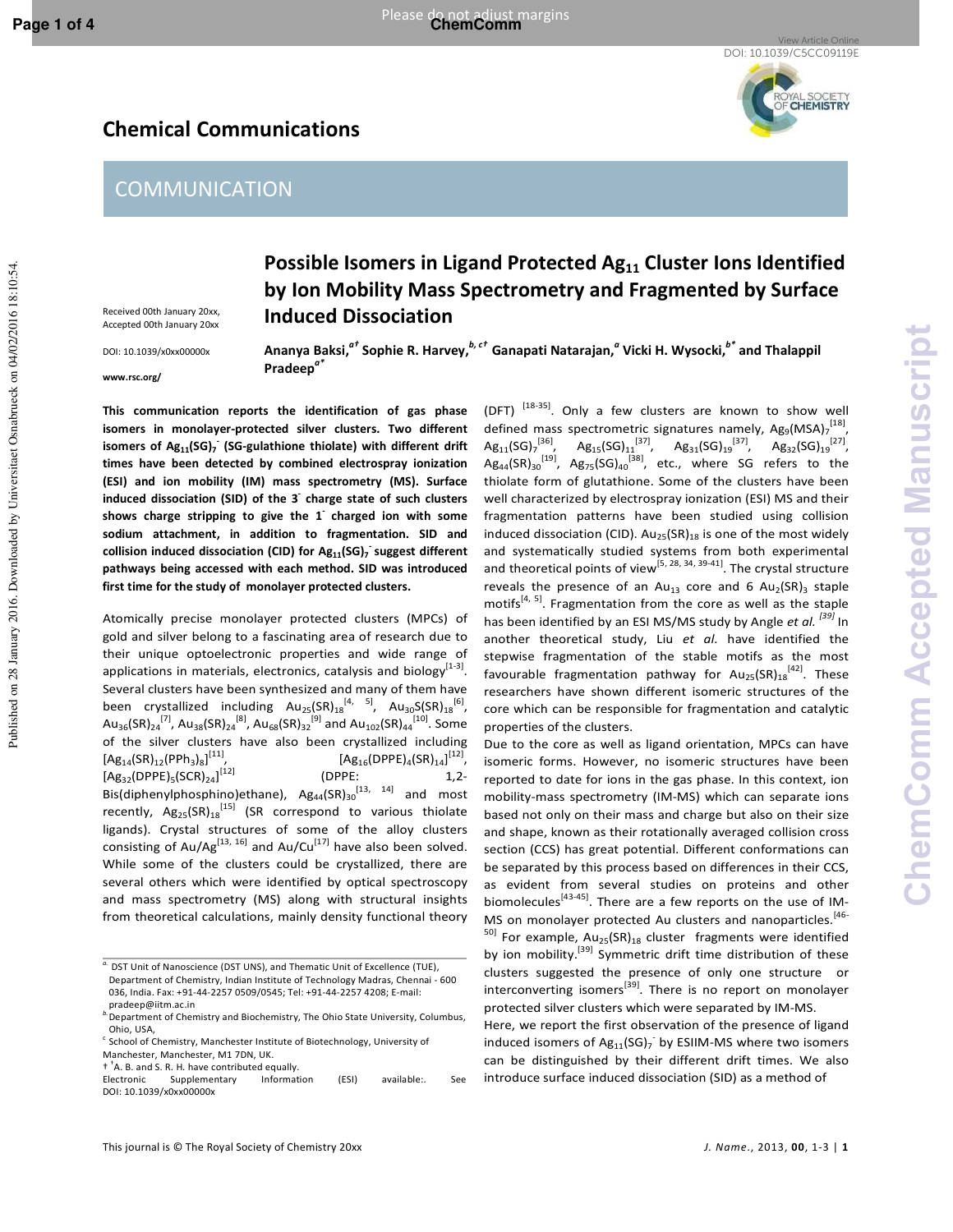

*Figure 1: A) Zoom in view of the ESI MS of Ag11(SG)<sup>7</sup> showing 3- charged ion with three and four attachments. The peaks are matching*  exactly with the theoretically calculated pattern. B) Plot of ion mobility drift time versus m/z of Ag $_{11}$ (SG),Na $_3^{~3\textdegree}$  and Ag $_{11}$ (SG),Na $_4^{~3\textdegree}$  is showing *presence of two isomeric species. Relative abundances of the isomers found from the drift profiles are labelled. Drift profile of Ag11(SG)7Na<sup>3</sup> 3- is shown in C where two clear peaks indicate the presence of two isomeric structures. Relative abundances of the isomers were found by calculating the area under each peak.* 

fragmentation to study such clusters for the first time where charge stripping can generate deprotonated peaks from a higher charged species, in addition to fragmentation. SID is known to result in significantly different fragmentation pathways for protein complexes in comparison to CID. We observed different types of fragmentation in SID and CID for  $Ag_{11} (SG)_7 Na_n^{3-}$  suggesting that different pathways are being accessed with each method.<sup>[51, 52]</sup>

This  $Ag_{11}(SG)$ <sub>7</sub> was synthesized by a recently reported method.<sup>[36]</sup> Briefly, a 1:5 ratio of silver nitrate (AgNO<sub>3</sub>) and glutathione (GSH) were mixed together in ice-cold MeOH to form silver(I)glutathionate which was subsequently reduced by chilled aqueous NaBH<sup>4</sup> . As-synthesized cluster precipitates out in the solution due to the presence of excess MeOH. These red luminescent ( $\lambda_{em}$ =705 nm) clusters showed three distinct absorption peaks at 487, 437 and 393 nm in the optical absorption spectrum. As-synthesized clusters are of high purity as confirmed from polyacrylamide gel separation. ESI MS of these clusters showed 3- and 2- charged species with multiple Na attachments (see Figure S1). Detailed MS/MS analyses were carried out to study the fragmentation pattern.

An ion mobility study of the clusters using a Waters Synapt G2S instrument capable of measuring drift times and mass spectra simultaneously is presented here. The instrument was in-house modified to incorporate an SID device before the IM cell.<sup>[53]</sup> Figure 1A shows a zoom in plot of ion drift time versus m/z obtained, highlighting the species of interest, namely  $Ag_{11}(SG)$ <sub>7</sub>Na<sub>n</sub><sup>3-</sup> (where n = 3 and 4). This is the prominent peak observed for the species. About 2-7 Na attached peaks were observed among which 3 and 4 Na additions are the most intense, and are shown in Figure 1B; the isotope distributions of which match well with their theoretically calculated distribution. For each ion, there are two species with slightly different structures. This is reflected in the similarity of their drift times, as shown in the plot of ion drift time versus m/z (Figure 1A) as well as in the drift profile (Figure 1C); in both cases two distributions can be observed.

A sharp peak in the drift time at 4.7 ms is due to the main structural isomer. However, another one appears around 5.6 ms which is due to a structural isomer of lower intensity. The relative abundance of the peaks were calculated from the area

under each peak. Note that in the previous study of  $Au_{25}$ (SCH<sub>2</sub>CH<sub>2</sub>Ph)<sub>18</sub> a symmetric drift profile was observed indicating the absence of isomers. DFT calculations of the present clusters suggested an Ag<sub>7</sub> core, one Ag<sub>2</sub>(SG)<sub>3</sub> staple and two Ag(SG)<sub>2</sub> staples. Six possible structures were reported in the previous work, which are discussed in the supplementary information. Considering the energies and HOMO-LUMO gaps along with the observed absorption spectrum, the two structures are of similar energy and stability. Therefore, it is indeed possible that both the structures can co-exist leading to two isomeric forms as seen in IM-MS. The structures are described in Supplementary Information (see Figure S7) in detail. Between these two structures, one is more compact compared to the other considering inward and outward projection of the ligands. These structures were calculated considering SMe instead of the whole GSH as ligand. In the case of isomers, the structures should be calculated with intact GSH ligand but due to large number of atoms  $(Ag_{11}C_{70}H_{102}N_{21}O_{42}S_{7}$  for intact  $Ag_{11}SG_{7}$ cluster) it is difficult. Being a tripeptide, GSH has inherent tendency to make H-bonds with adjacent ligands which can also lead to isomerism. The two peaks with different drift times may be ascribed to isomers having different structures of the glutathione moieties on identical AgS backbones. The coulomb repulsion between the ligands of multiply charged  $Ag_{11}(SG)$ <sub>7</sub> may induce isomerization as in the case of multiplycharged proteins in the gas phase. Considering all these possibilities, the presence of multiple isomers in IM measurements is understandable.

These clusters show good mass spectral signatures which allowed us to proceed further to see the fragmentation pattern from a specific charge state. The instrument is capable of dissociating any of these ions in both SID and CID modes. In the CID mode, we observed the usual fragments of  $\mathsf{Ag}_{11}(\mathsf{SG})_7\mathsf{Na}_\mathsf{n}^\mathsf{3-}$  (which is actually  $[\mathsf{Ag}_{11}(\mathsf{SG})_7\text{-}\mathsf{nH} \text{+}\mathsf{nNa}]^\mathsf{3-}$ ). AgSGloss was apparent as the main fragmentation pathway to give  $\mathsf{Ag_{10}}(\mathsf{SG})_6\mathsf{Na}_n^{\mathsf{2-}}$  at the lowest collision energy (Figure 2A). The fragment AgSG is detected at the lower mass range. With increasing collision energy, lower mass fragments were observed. Mostly the fragmentation occurs via AgSG loss. The smallest fragment observed was AgSG at the highest

View Article Online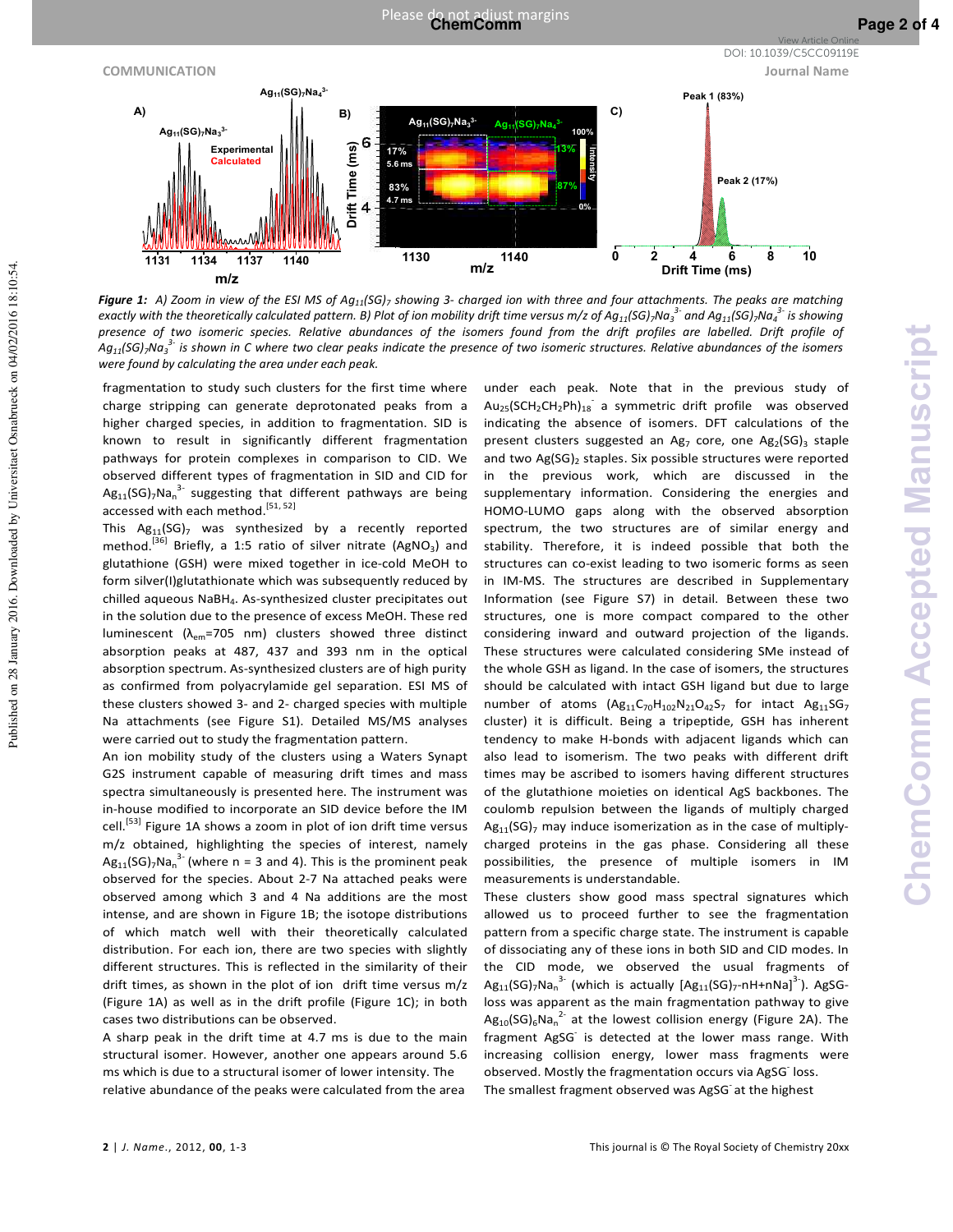Published on 28 January 2016. Downloaded by Universitaet Osnabrueck on 04/02/2016 18:10:54.

Published on 28 January 2016. Downloaded by Universitaet Osnabrueck on 04/02/2016 18:10:54



**Figure 2:** *A) CID of Ag11(SG)7Na<sup>n</sup> 3- with major products labeled. Corresponding drift time plots of ion mobility drift time versus m/z are shown in B) and the respective peaks are labeled. Corresponding drift time profiles are shown in C. Each of these plot of ion drift time versus m/z and the mass spectra are shown separately in Figure S2-S5. Major fragments are marked with highlight.* 

collision energy (Figure 2A, additional details are in Figure S2- S5) at the mass range studied. However, at lower mass range (<500 Da), AgSG<sup>-</sup> is seen as a major peak along with SG<sup>-</sup> and its fragments from SG- . A corresponding change is also observable from the drift time profile where shorter drift times imply smaller, more compact fragments as shown in Figure 2. Interestingly, one ligand loss from the parent ion gives  $Ag_{10}(SG)_{6}Na_{n}^{2}$  with a drift time of 8.2 ms, causing a loss of isomeric structure (only one peak in drift profile) which implies that the isomerism is ligand induced in this case. Only one isomeric structure seen for the fragment could also be due to annealing of the ion as a result CID. Another ligand loss at slightly higher energy resulted in  $Ag_{10} (SG)_5 Na_n^2$  (drift time  $7.0$ ms) where no isomeric structure has been observed. This fragmentation is due to the loss of one  $Ag(SG)_2$  staple which might be responsible for the disappearance of the isomeric structure. Each of these staples is directly linked to two Ag atoms of the core. Therefore, loss of one staple will directly affect the core conformation and hence the isomeric structure. Other smaller fragments observed in CID also do not exhibit any isomers. A probable fragmentation pathway is shown in Scheme 1 along with drift time of the resulting fragments. The

peaks are assigned to respective ions in Figure 2B. The plot of ion mobility drift time versus m/z s shown in the inset of Figure

Probable Fragmentation Pathways in Collision Induced Dissociation (CID)





software and are presented without any change. SID of the same species on a fluorocarbon self assembled monolayer (SAM) grown on a gold-coated surface showed completely different type of fragmentation. SID differs from CID in the sense that fragmentation results from a single collision with the surface, as opposed to multiple collisions as in the case of CID. Details of the instrumental parameters are listed in Supporting Information. In SID at the lowest energy used here, one AgSG loss was observed for  $Ag_{11}(SG)_{7}Na_{n}^{3}$  as seen for CID (see Figure 2). We have observed two isomeric species of  $Ag_{10}(SG)_6Na_n^{3}$ , with drift time of 8.2 ms as the major component and a smaller peak at 8.6 ms as the minor one, which was absent in CID. This may be explained in terms of different types of fragmentation channels of isomeric  $\mathsf{Ag}_{11}(\mathsf{SG})_7\mathsf{Na}_n^3$  precursor upon different internal energy transfer. As we increase the energy, more and more fragmentations to smaller thiolates were observed. Unlike CID, at similar energy (ΔV) in SID, a wide range of fragment ions were observed including the main precursor ion. SID at 30V, we observed charge stripping of the ion from -3 to -2. Upon SID at 40V, the -1 peak was also observed. Charge stripping from a higher charged species to a lower charge was not observed before for any other cluster (both Au and Ag) although this is commonly seen for proteins. Fragments and probable fragmentation pathways observed are shown in Scheme 2.

Probable Fragmentation Pathways in Surface Induced Dissociation (SID)